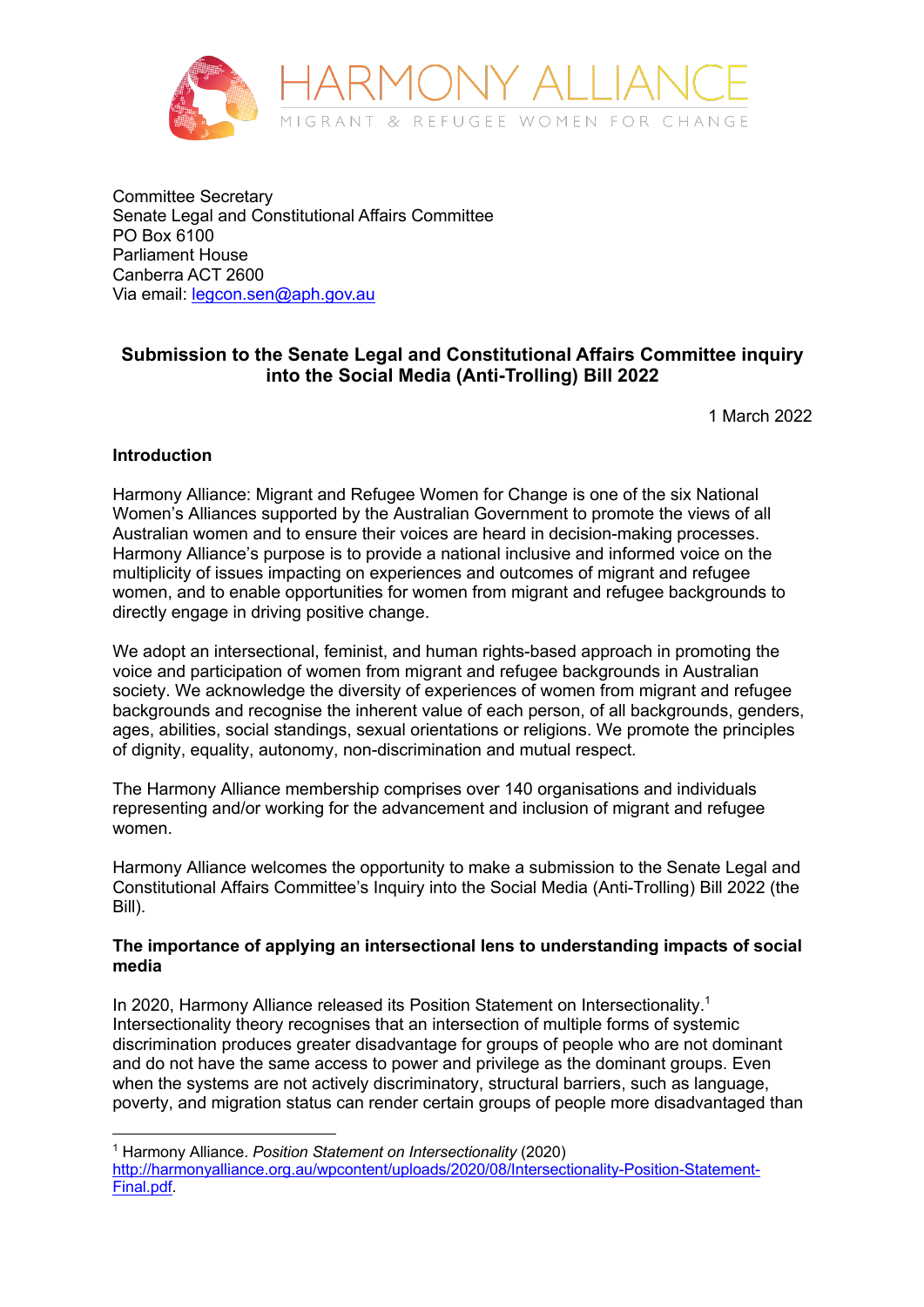others. Women from migrant and refugee backgrounds in Australia are impacted by multiple forms of systemic and structural disadvantage and inequality.

In the context of this Bill, it is important to consider the diversity of women from migrant and refugee backgrounds, and the ways in which different aspects of a person's identity can affect their experience. Women from migrant and refugee backgrounds are not a homogenous group and their online experiences differ depending on a range of aspects including gender, ethnicity and cultural background, language, socio-economic status, education and professional qualifications, disability, sexual orientation, religion, age, geographic location or visa status.

## **Migrant and refugee women's experiences of social media**

The use of social media platforms to abuse others is a key concern of migrant and refugee women. Social media has provided a new—and highly public—forum for racism, racist bullying, discrimination and abuse to occur. Harmony Alliance's consultations with its members at the end of 2020 and beginning of 2022 revealed that the safe use of online platforms is a key concern of migrant and refugee women, particularly in the context of increasing reliance on these platforms throughout the current pandemic.<sup>2</sup>

Online abuse can take a range of forms, including:

- **EXED** insulting, humiliating, demeaning or offensive comments both directed towards them as individuals and to their communities;
- derogatory language;
- **■** threats of sexual and physical violence;
- **•** threats against children;
- death threats;
- online stalking:
- distributing personal contact details online (doxing); and
- image-based abuse (for example, the non-consensual sharing of intimate or false photos online) $<sup>3</sup>$ </sup>

The scale of online abuse is demonstrated in a study undertaken by the eSafety Commissioner, which estimates that around one in seven (14 per cent) of adults aged between 18 and 65 were the target of online hate speech between August 2018 and August 2019, with the majority of this occurring on Facebook and Instagram.<sup>4</sup> 32 per cent of those identified their race, ethnicity and nationality as the reason for being targeted, 20 per cent their religion and 20 per cent their gender.<sup>5</sup> 58 per cent of those who had experienced online hate speech identified a negative impact from their experience, including mental or emotional stress, relationship problems and damage to their reputation. $\overline{6}$ 

The disproportionate impacts of cyberbullying on migrant and refugee communities starts early, with young people from a migrant background more likely to be bullied online than people from non-migrant background. More than half of young people from migrant and

<sup>2</sup> Harmony Alliance, *National Consultation Report, Migrant and refugee women in the COVID-19 pandemic: Impact, resilience, and the way forward* (February 2021)

http://harmonyalliance.org.au/wp-content/uploads/2021/02/HA-Membership-Forum-Report.pdf.

<sup>3</sup> eSafety Commissioner, *Adult cyber abuse* https://www.esafety.gov.au/key-issues/adult-cyber-abuse. <sup>4</sup> eSafety Research, *Online hate speech – Findings from Australia, New Zealand and Europe* https://www.esafety.gov.au/sites/default/files/2020-01/Hate%20speech-Report.pdf.

 $<sup>5</sup>$  Ibid.</sup>

<sup>6</sup> Ibid.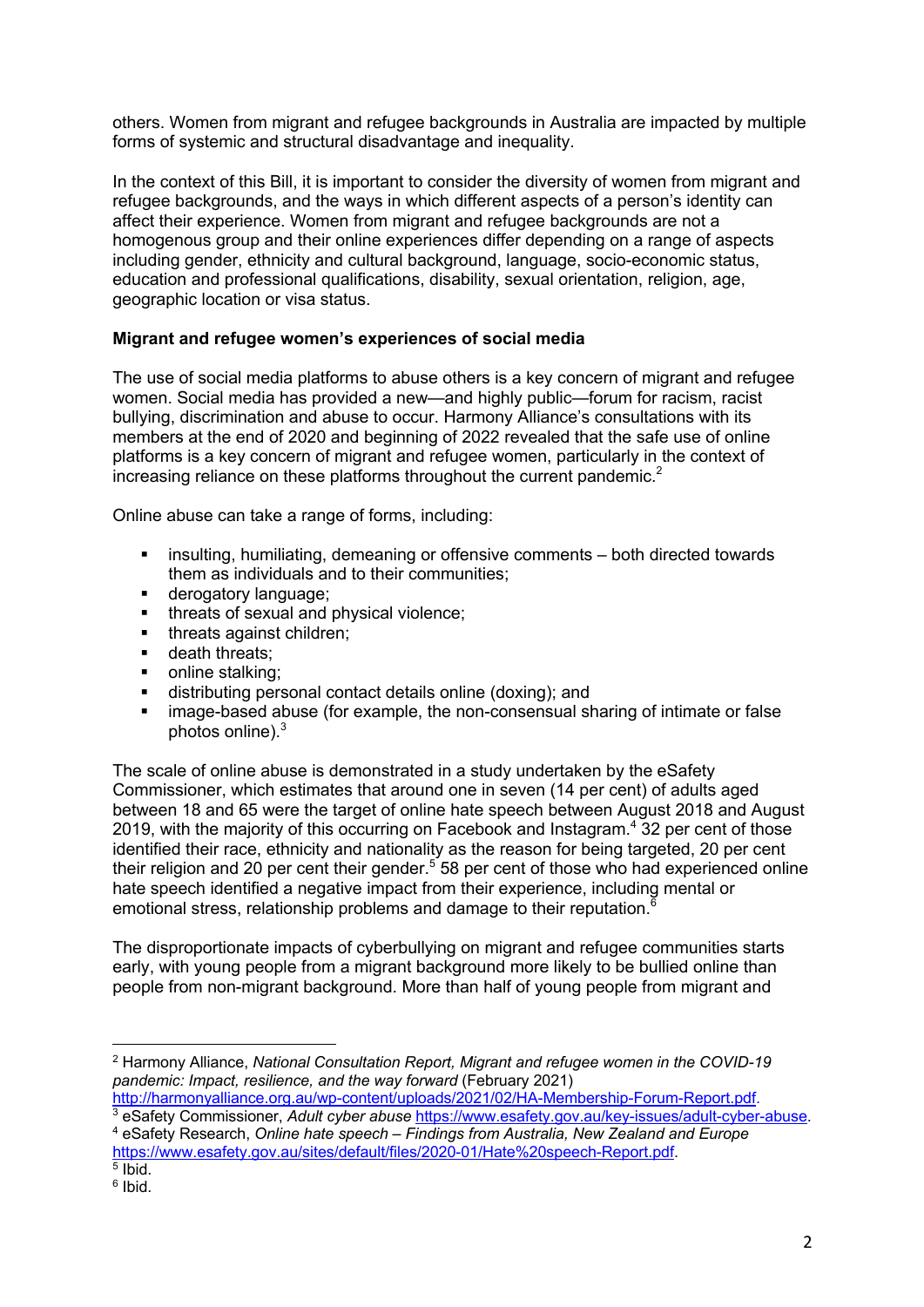refugee backgrounds have encountered online hate, including racist and harmful comments about cultural or religious groups.<sup>7</sup>

The impact of online abuse can be profound, particularly as individuals can hide behind anonymous social media accounts, engage in repeated and sustained behaviour and reach a wider audience with their abuse. Online abuse can often result in a "pile on", with a large group of people combining to attack an individual. It is difficult for anyone to disconnect from social media in this digital era; for migrant and refugee women, it is more difficult given the importance of maintaining connections to family and friends overseas.

An additional challenge for migrant and refugee women can occur when they are the victim of online abuse occurring in languages other than English. Reporting such abuse to online platforms and obtaining its removal is made more difficult by failures by big tech companies to adequately police hate speech occurring in non-English languages.<sup>8</sup>

## **Limitations of the Bill**

Despite its name, the Bill focuses only on defamatory material, namely material that has caused "serious harm" to a person's reputation without lawful reason or defence.<sup>9</sup> This is a very narrow subset of the range of abuse that migrant and refugee women experience online and is unlikely to capture or redress the majority of online hate and bullying that occurs, despite the significant and ongoing harmful impact it has. For example, repeated and sustained racist comments directed against an individual or group would not be covered by this Bill, even though such comments can be just as harmful as defamatory material.

The Bill focuses on "unmasking" people anonymously making defamatory comments online by providing an avenue for individuals to complain to social media platforms or seek an enduser disclosure order from a court to provide the contact details of the poster for use in defamation proceedings. Having a possible defamation claim is a necessary precursor to achieving this. Like many Australians, most migrant and refugee women are unlikely to have the time, resources or desire to commence defamation proceedings, meaning they will not be able to access the limited redress offered by this Bill. Further, migrant and refugee women face additional barriers to accessing courts including limited knowledge of legal rights, limited understanding of court processes and communication and cultural barriers<sup>10</sup> again, making it unlikely they would seek to commence a defamation claim.

The Bill also requires that social media posts be made in Australia. As such, some of the abuse that migrant and refugee women experience online will be outside the scope of the Bill's provisions.

<sup>7</sup> eSafety Commissioner/ *Protecting voices at risk online* (August 2020) https://www.esafety.gov.au/sites/default/files/2020-

<sup>08/</sup>Protecting%20voices%20at%20risk%20online\_0.pdf.

<sup>8</sup> J Scheck, N Purnell and J Horwitz. 'Facebook employees flag drug cartels and human traffickers. The company's response is weak, documents show' (16 September 2021) *The Wall Street Journal*  https://www.wsj.com/articles/facebook-drug-cartels-human-traffickers-response-is-weak-documents-11631812953?mod=article\_inline; C Zakrzewski, Gt de Vynck, N Masih and S Mahtani, 'How Facebook neglected the rest of the world, fuelling hate speech and violence in India' (24 October 2021) *The Washington Post* https://www.washingtonpost.com/technology/2021/10/24/india-facebookmisinformation-hate-speech/

<sup>&</sup>lt;sup>9</sup> Justice Connect. *Defamation* (2021)<br>https://www.nfplaw.org.au/sites/default/files/media/Defamation.pdf.

<sup>&</sup>lt;sup>10</sup> Judical Council on Cultural Diversity. The Path to Justice: Migrant and Refugee Women's *Experience of the Courts* (2016) https://jccd.org.au/wp-

content/uploads/2021/06/JCCD\_Consultation\_Report\_-\_Migrant\_and\_Refugee\_Women.pdf.